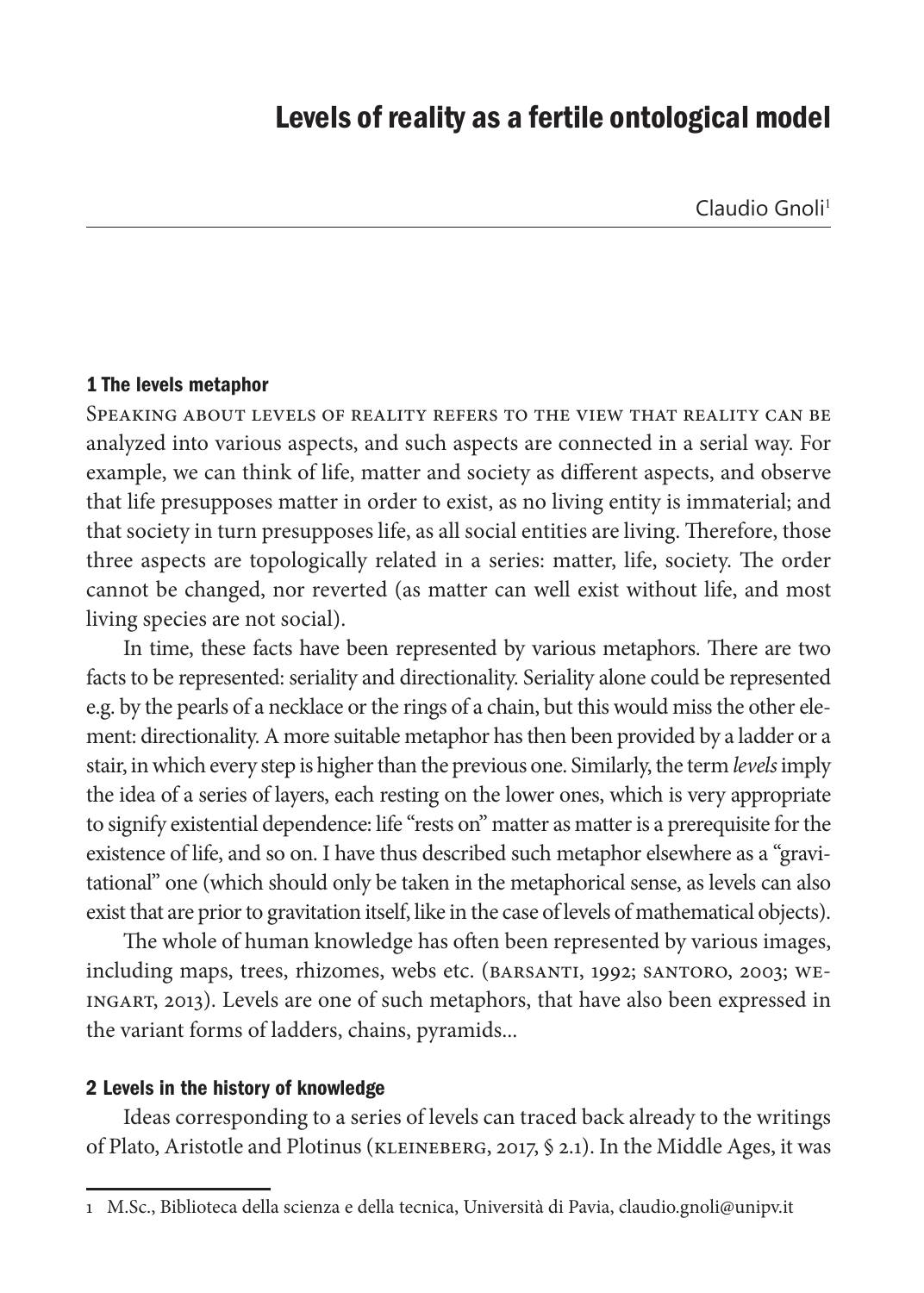common to refer to a "ladder of being" (*scala naturae*) where the first steps were occupied by earth, plants and animals, followed by humans and angelic creatures, with God at the top. This was also known as "the Great Chain of Being" (LOVE-JOY, 1927, 1936). These conceptions also had a hierarchical meaning, in the sense that the higher levels were regarded as more pure or perfect or powerful than the lower ones: one aim of human life was to free oneself from sin connected with lower-level desires, such as food, sex or wealth, and approach the higher levels through renunciation and spirituality. Clearly, such value implications are not necessarily associated with the idea of levels, which in itself is limited to a model of the world as being formed by a series of successive aspects.

Another possible interpretation of the series of levels is chronological: higher levels can be interpreted as having appeared after lower ones, which is quite reasonable if they depend on them for existence – if life depends on matter, it cannot have existed before matter, but must have appeared at the same time or, more likely, at a later time than matter. This interpretation became gradually dominant during the 19th century, with the success of the evolutionary theories of life by Jean-Baptiste de Lamarck, Charles Darwin, Ernst Haeckel etc. Organisms could be arranged in a sequential order from the most primitive, like polyps and worms, to the most evolved, like birds and mammals. While, from the scientific viewpoint, this has no necessary implication of value, anthropocentric thinking implicitly suggested that humans may be located at the top of this series, because of their special intelligence and skills (SIMPSON, 1950).

Philosophy in turn was inspired by the idea of evolution and extended it to the whole of reality, especially in the influential systems of Auguste Comte and of Herbert Spencer. Not just plants and animals, but the whole world can be the result of a process of cosmic evolution, starting from elementary particles through molecules, cells, organisms and minds to societies (usually including only the human ones, although even corals or ants can be social in biological senses). The idea of a cosmic evolution is of special interest to knowledge organization, as it offers a key for the arrangement of all objects of knowledge into a single system, which is an old purpose of classificationists. Indeed, Comte proposed to organize the sciences according to such a sequence, covering astronomy, physics, chemistry and biology, to end with sociology as the new science on which his philosophical system focused.

If levels are connected historically, one should wonder how the transition from one level to the next happens. At the beginning of the 20th century, this question developed into a specific philosophical movement: evolutionary emergentism (BLITZ, 1992). Such authors as Samuel Alexander, Conwy Lloyd Morgan and George Conger emphasized that new levels emerge from pre-existing ones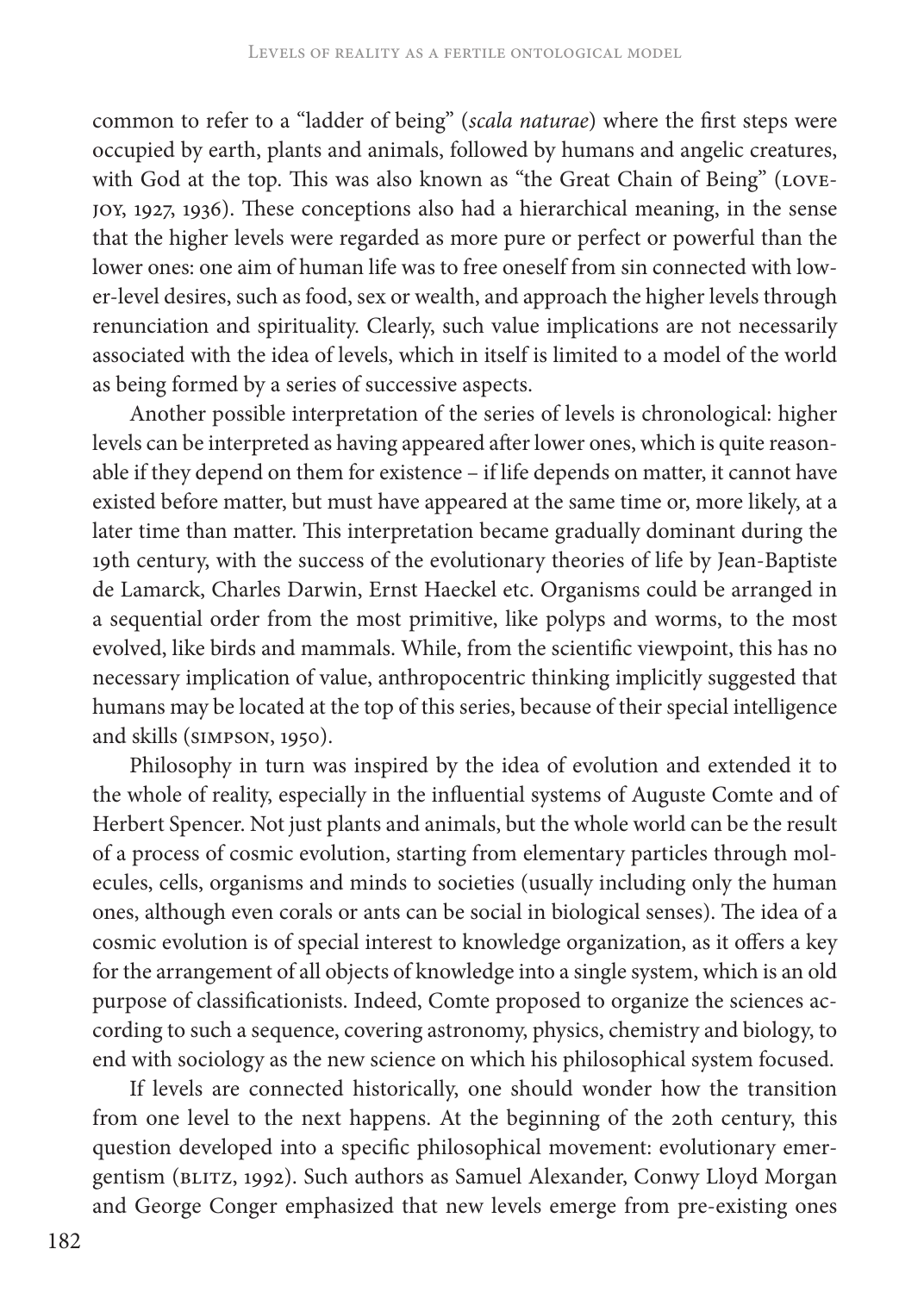as the result of interactions between their components, but showing at each level some new properties, so that items at the new level are "more than the sum of their parts". The movement was mainly within the context of Western science (though Alexander put "deity" at the top of his pyramid), but it opposed mere reductionism according to which everything would be but physical interactions: higher levels rather have their own properties, which are worth being investigated as such, providing a rationale for the status of such sciences as biology and psychology. "Emergence" and "supervenience" have since been discussed in philosophy of science till our time.

Of special influence on the future of knowledge organization would be Joseph Needham's (1937) lecture "Integrative levels: a revalutation of the idea of progress". The subtitle refers to a view compatible with the findings of science (Needham was a biochemist) and at the same time inspired by progressivism as theorized in historical materialism, to which some important British philosphers of science and documentalists adhered (JUSTICE, 2001). The term *integrative levels* was also adopted by psychologist James K. Feibleman (1951, § 3.3, 1954), animal psychologist T. C. Schneirla (1951) and others. A more detailed review is offered in Gnoli (2017), and Kleineberg (2017) is the author of an encylopedia entry on "Integrative levels".

Another author who has been influential in recent knowledge organization research is Nicolai Hartmann (1882-1950), a Baltic German scholar of neo-Kantianism who then developed an original philosophical system of his own. His interest was the revive of *ontology*, the philosophical branch devoted to the kinds of existing things and their description by most general categories, such as plurality, spatiality or processuality (HARTMANN, 1949). Levels are indeed found to be a main structure of Hartmann's ontology, especially in the form of the four major "strata" he identified in the "real being": matter, life, psyche and "spirit", the last covering historical-cultural phenomena. According to Hartmann, levels can be distinguished by their different sets of categories: for example, spatiality is a category possessed by matter and life but not by psyche, while life in turn has some categories not shared with matter. Hartmann's ontology is also relevant in that it covers the cultural phenomena, which are not always considered in the English-speaking tradition, leading some to claim that integrative levels are only useful for the classification of the natural sciences. Instead, Hartmann devotes much work to discuss spirit, in its three aspects of "personal spirit" i.e. an individual's culture as shaped by the views of her time, "objective spirit" i.e. socially shared culture, and "objectivated spirit" i.e. culture as instantiated in artefacts and creative works.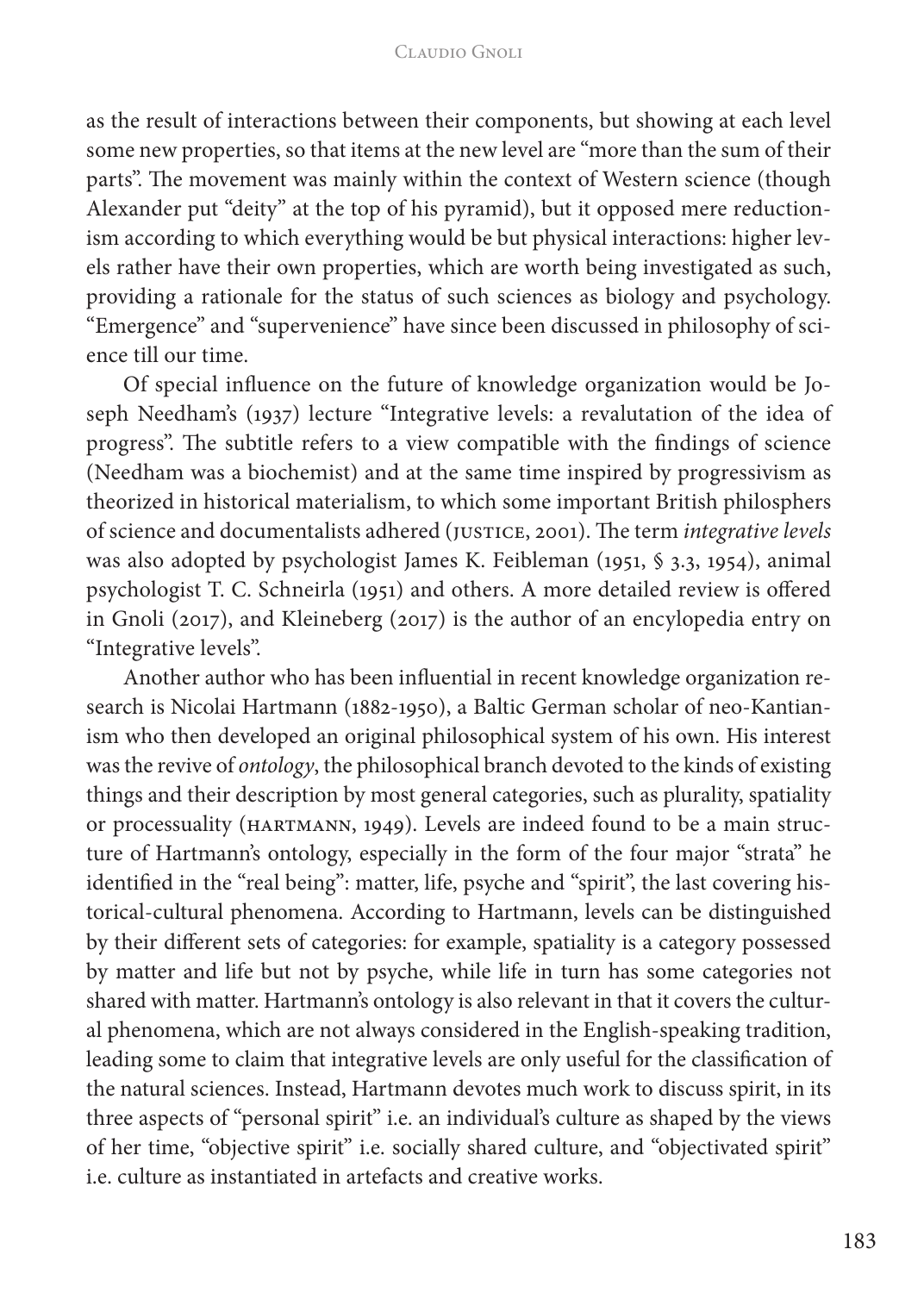#### 3 Different interpretations of levels

The case of Hartmann's ontology shows how the notion of levels has been developed in quite different philosophical movements, including both English materialism and German neo-Kantianism (GROLIER, 1971, p. 100-102). The idea obviously takes different forms according to the context in which it is considered, although a basic notion of layers dependent on other layers while showing their own original properties is always there.

Other authors also discuss levels in very different contexts. Jan Smuts, a military leader and the second prime minister of South Africa, listed the levels of material structure, living functions, animals, personality, states, and ideals as a series of "wholes in the universe". In his view, each level would be a "unity of parts which is so close and intense as to be more than the sum of its parts" and would have an increasedly centralized control (e.g. brain, government, etc.), as part of a progress by assemblage of new wholes. For this perspective, Smuts (1926) coined the term *holism*, that has encountered a new success in recent decades and is sometimes interpreted in spiritualistic senses.

Pierre Teilhard de Chardin, a Jesuit paleontologist, produced writings that depict conceptions heterodox for both Christians and biologists. He supported a view of natural and cosmical evolution through cells, increasingly conscious animals and man, that is not neutral but finalistic, as it is directed since its beginning towards a divine "omega point" (TEILHARD, 1955). Clearly, this is an interpretation of levels very different from that of the British materialists.

Although anthropocentric views that see humans and civilization as a culmination of evolution are a common temptation, standard biology considers evolution as a neutral process: organisms evolve from some forms to others in response to environmental pressures, but the forms that prove to be better adapted to a given environment will not be adapted anymore as the environment changes. Therefore, a primitive life form has no less value than an evolved one. More sophisticated forms, like humans, are just one attempt among the experimentations of evolution, but coexist with such simpler forms as bacteria, which are still dominant in quantitative terms. Also notice that not always are evolved organisms more complex than primitive ones: for example, animal species that became specialized for life in caves have lost pigmentation or even eyes, as these characters are not useful anymore in the new environment.

A slightly different, though still scientifically-oriented, view was proposed by Julian Huxley to account for some remarkable differences among the results of evolution. While humans are just one among many primate lineages in terms of standard taxonomy, they clearly have very special characters that have caused a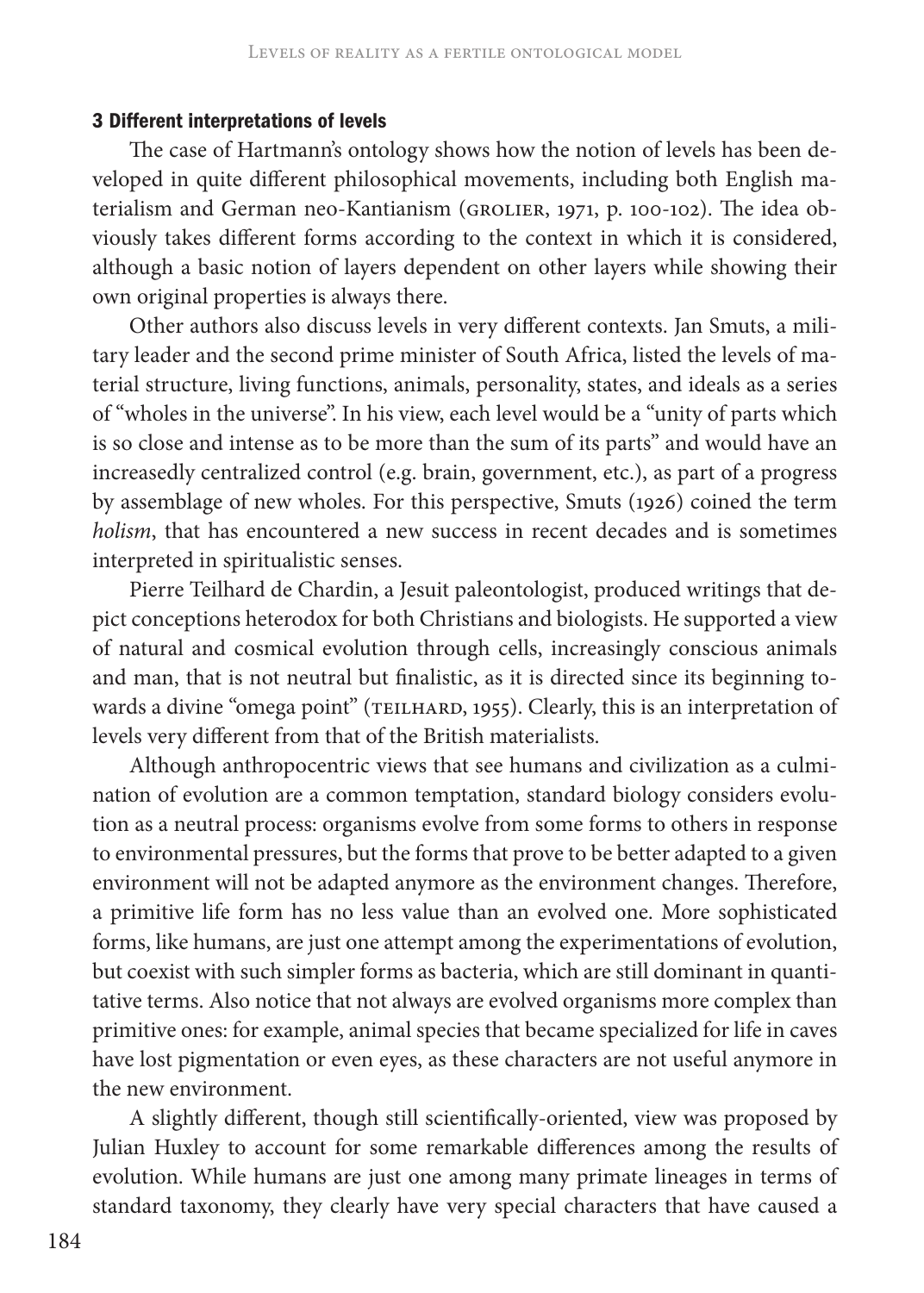revolution in the Earth ecosystems. Huxley thus proposes to classify humans in a separate realm, "Psychozoa", that has indeed evolved from apes but should be distinguished from them by its novel characters (HUXLEY, 1955). In Huxley's terms, humans are a new "grade" of evolution, that is a new advancement in terms of general anatomical organization.

The notion of grade much reminds that of level, as it describes entities that have novel properties though being derived from pre-existing entities. Its relevance can be appreciated by comparing two competing approaches to biological taxonomy: phenetic and cladistic. Phenetic taxonomy only accounts for the morphological differences between organisms, in an attempt to be objective and not influenced by theories. In principle, this could even lump organisms of different origin together in case they show similar structures, like eyes or wings that have evolved along independent linages. Contemporary biology, however, is based on the evolutionary view, so that similarities that turn out to be originated from a common descent (homologous characters) are considered to be more important for classification than similarities originated by convergent evolution along different lineages (analogous characters). This principle is brought to an extreme in the cladistic school of taxonomy, according to which only common descent matters: which brings some unexpected results like having to classify birds within reptiles, because the lineage of birds originated from reptiles later than the separations between other kinds of reptiles. Such a choice does not take in account the great morphological differentiation of birds, with their development of feathers, wings and empty bones adapted to flight; that is, it provides information on descent but not on morphology. On the other hand, Huxley's notion of grade would be useful to produce classification systems that account for both descent and morphology. The same principle implicitly guides general classifications of phenomena: the whole class of life is indeed derived from that of matter, which is why life is listed after matter, but at the same time shows very important novel properties, which is why life is considered as a class separate from matter.

These examples show how levels can be interpreted in non-reductionistic ways: indeed, claiming that higher levels are derived from lower ones does not mean that only lower ones are relevant – for example, that physics is the only relevant science as all further sciences just describe superficial properties, as in the view of emergence as just "supervenience" (MCLAUGHLIN; BENNETT, 2021). A counterargument to such reductionist views is that higher levels can have causal powers upon lower levels. This has been described as *downward causation* by Donald Campbell (1974; 1990). A clear case of downward causation can be observed during the covid-19 pandemic, which clearly involves several levels of organization: to simplify, let us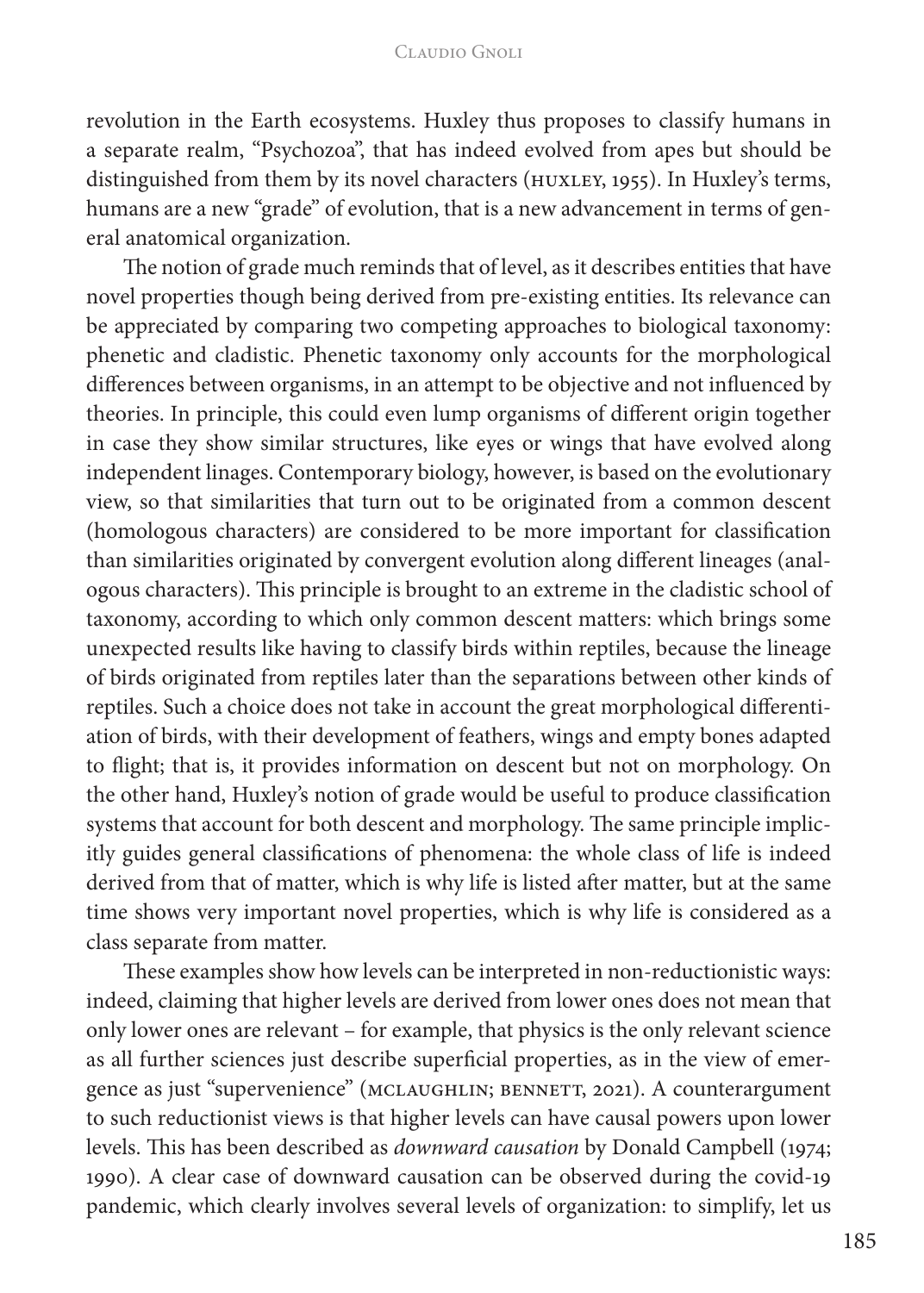consider only the level of living beings, covering viruses, humans and their biological interaction, and the level of political institutions such as governments. The latter is a level higher than the former, as it is derived from it – institutions are formed by human beings – but also has such original properties as representativeness or authoritarianism. In managing the pandemic, some governments privileged public health over economical systems, thus succeeding in limiting the contagion rate, while others like those of Bolsonaro and Trump privileged economy and imposed less restrictions, resulting in an increasing rate of deaths. It was widely acknowledged that the higher level of political institutions (together with other factors) had causal effects on the lower level of viruses and humans.

Until now, we have mainly discussed applications of the idea of levels to the objects of knowledge, that is to ontology. Some authors have also considered levels in the ways of knowing, that is in epistemology. Kleineberg (2018; 2020; 2021) reviews authors, like Piaget or Kohlberg, that have identified series of "levels of knowing", meant as degrees of awareness and integration in cognitive processes; he proposes that levels of knowing can also applied to knowledge organization systems (KOS) much as levels of known objects are: the subject of a document could thus be indexed by both the level of the studied phenomena, e.g. material, living, social etc., and the level of their study, e.g. preoperational, concrete operational, formal operational etc. This is related to Gnoli's (2020, p. 28-29) model of the dimensions involved in KOSs, which include phenomena (the objects of knowledge), perspectives (the ways of knowing), documents (the carriers of knowledge), collections, information needs, people and cognitive skills. Levels can be applied to one or more of these dimensions.

#### 4 Levels in knowledge organization systems

As analysis by levels arranges entities in classes and establishes a sequence between them, it is very suitable to be used as a principle of knowledge organization. The lists of levels identified by ontologists and philosophers of science, that we have briefly discussed above, already are KOSs in a broad sense. Grolier (1974) offers many examples of them within the history of knowledge. Here we will now focus on KOSs meant as tools for ordering and retrieving bibliographical items, especially during the 20th century, although the history of bibliographic classifications is much older.

Levels cannot be found to be a prior structuring principle in those KOSs that reflect traditional arrangements of disciplines as they were grouped in 19th-century universities or in Francis Bacon's work: for example, the main classes of Dewey Decimal Classification (DDC) start with philosophy, religion and sciences, meant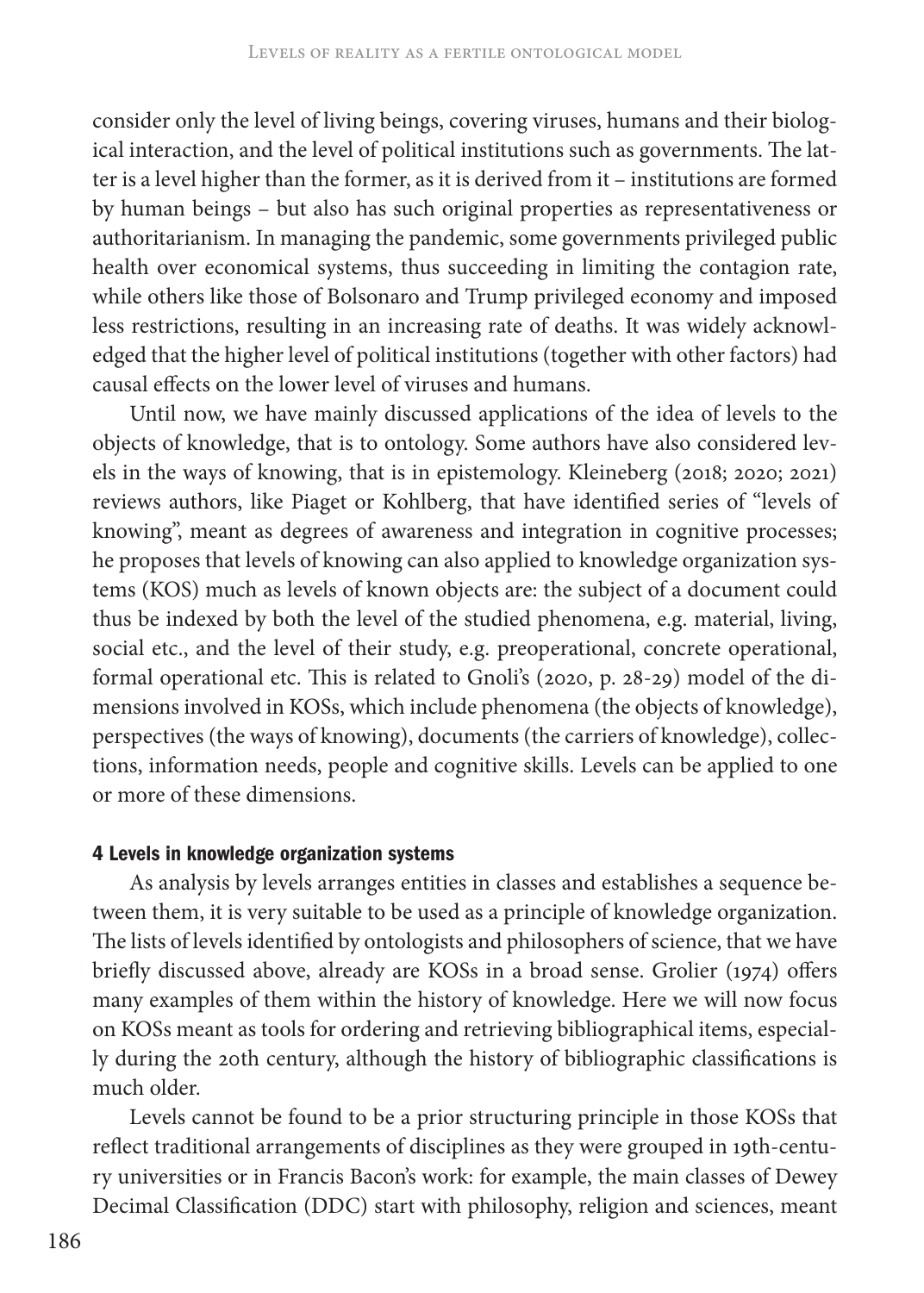#### Claudio Gnoli

as the products of "reason", then have arts and literature as the products of "imagination", and end with geography and history as the products of "memory". However, levels can be found within some DDC classes, for example *500* pure sciences are divided into mathematics, astronomy, physics, chemistry, geology, palaeontology, biology, botany and zoology, in an order clearly reflecting levels of natural objects.

Orders based on levels of knowledge objects become predominant in the works of some classificationists at the beginning of the next century, like Ernest Cushing Richardson who, in his 1901 treatise *Classification: theorical and practical*, claims that "the order of the sciences is the order of things" and "the order of things is lifeless, living, human, superhuman" (RICHARDSON, 1930), although systems devised by him for actual library collections show less interesting orders. An innovative bibliographical system, the Subject Classification, was devised by James Duff Brown, who explained that "[m]atter, force, motion and their applications are assumed to precede life and mind, and for that reason the material side of science, with its applications, has been selected as a foundation main class on which to construct the system. Life and its forms, arising out of matters, occupy the second place among the main classes [...] Human life, its varieties, physical history, disorders and recreations, follows naturally as a higher development; and so on" (BROWN, 1906, p. 12). This was based on philosophical references, where Brown "identified the four recurrent categories (guiding principles) in the classifications by some thinkers: Matter, Life, Mind, and Record" (SALES *et al.*, 2020, § 6).

An explicit reference to philosophical systems of knowledge, including that of Comte, was also made by Henry Evelyn Bliss in his books on "the system of the sciences" (BROUGHTON, 2020, § 3.3). He compared many such similar systems that show similar orders of the sciences, and found that these have to be only slightly adapted for the needs of education and of librarianship. Consistently, he built his Bibliographic Classification (BC) on such an order of main classes, starting with philosophy and mathematics, continuing with physics and the other natural sciences, then the social sciences and the humanities. This sequence is described by him as a "gradation in speciality", meaning that the first listed disciplines like philosophy and mathematics can deal with any subject, while the next ones cover increasingly special subjects – material phenomena only, then living phenomena only, etc. The other great general classification of this time, Ranganathan's Colon Classification, starts with a similar order for the natural sciences, which is described as "increasing concreteness" by the author; but it differs from the previously mentioned systems in that these disciplines are followed by the humanities and then the social sciences, in an order reversed as compared to that of levels, ending with political sciences, economics, sociology and law, listed in an order of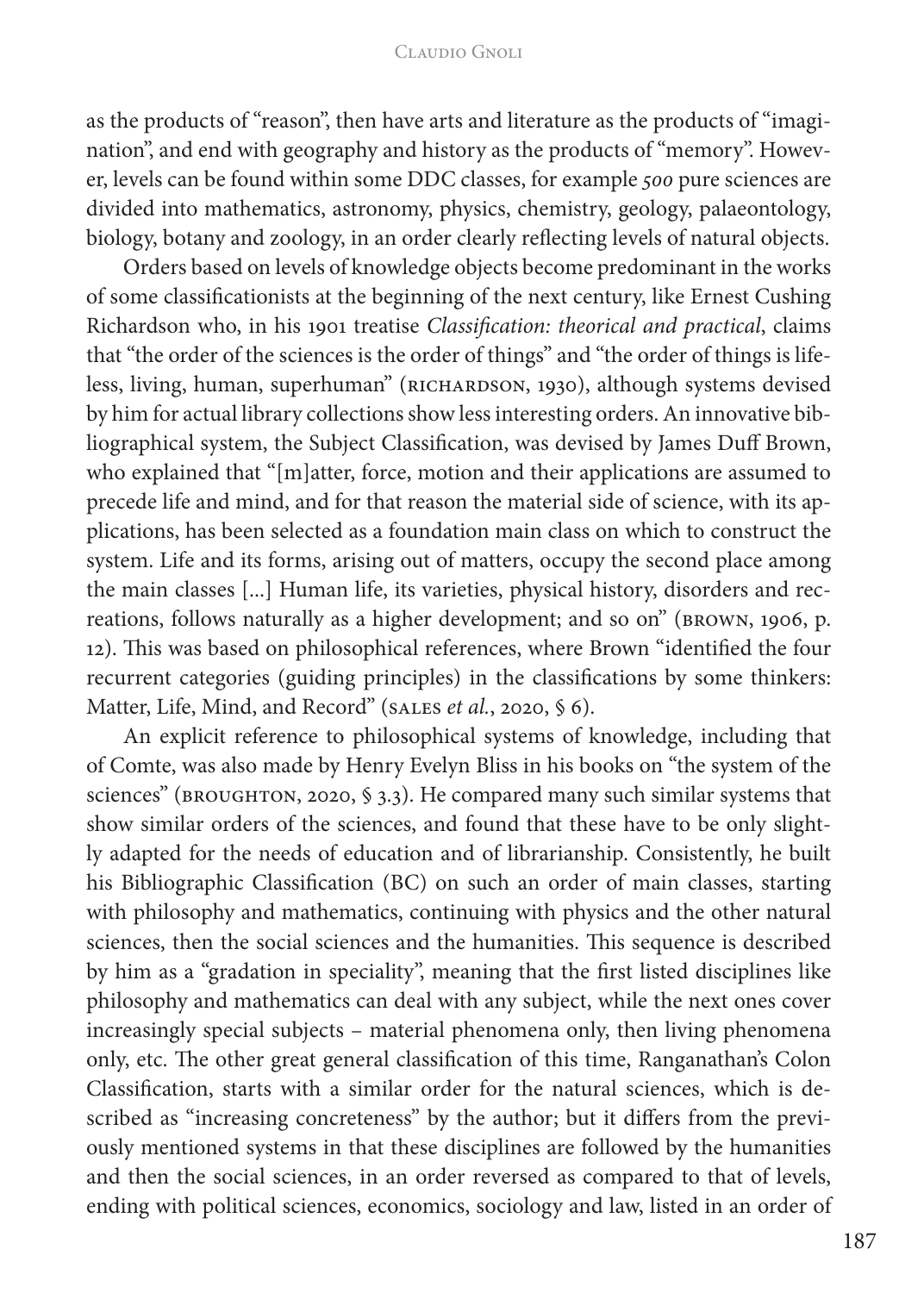"increasing artificiality" of their principles (SATIJA, 2017). Between natural and human sciences is placed class delta of spiritual experience and mysticism, suggesting an original triangular pattern that can also be found in such other ideas of this author as "APUPA" and "anteriorizing/posteriorizing common isolates". One could say that Ranganathan conceived the world not as a vertical series of levels but as a horizontal series of subjects gradually departing in both directions from the user's spirit in the centre.

A special place in the application of levels to KO have the members of the Classification Research Group, who regularly met in London for many years in the second half of the century. After having acknowledged Ranganathan's facet analysis as the basic method to develop KOSs, and produced several faceted classification schemes for special domains, they embarked in the 1960s in a big project of a new general classification system. Its main innovation would be that it would not list classes of disciplines, as was usual in bibliographic classifications, but classes of phenomena, activities and properties. In order to establish a general order of phenomena, the Group referred to the theory of integrative levels as formulated some years before by Needham and Feibleman. Although several works are signed collectively by the Group (particularly relevant to us being CLASSIFICATION RE-SEARCH GROUP, 1969), members especially associated with the idea of levels since the beginning appear to be Douglas Foskett, Leo Jolley and Barbara Kyle. Brian Vickery also discussed levels as a principle for knowledge organization in his book Classification and indexing in science (VICKERY, 1958), but he soon moved from London to Oxford and did not take part in the works of the Group for a general classification (VICKERY, pers. comm.). The CRG project produced a very interesting draft, of which the main classes were:

A general systems *B* phenomena and energy *C* matter *D* mineral systems *E* life support systems *G* astronomical universe *H* Earth as an environment *J* atmosphere *K* liquid layers *L* land forms *M* geo-centred living systems *N* viruses *P* organisms sharing characteristics of plants and animals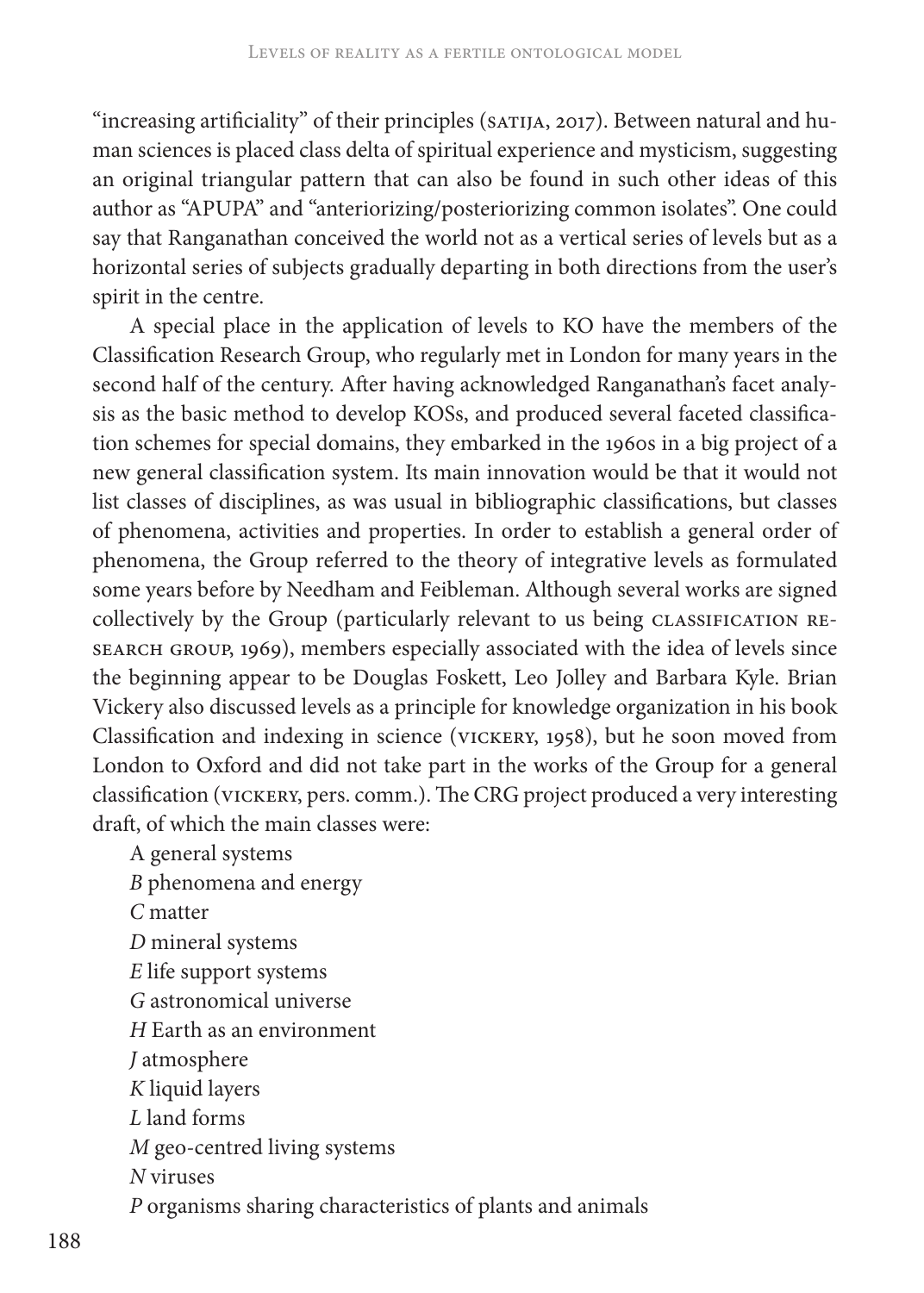*Q* plants *R* animals *S* man

However, the NATO grant for this research was not renewed and unfortunately the project was not completed. Its principles were described by Derek Austin in some remarkable articles (AUSTIN, 1969, 1976). Austin later applied some of these ideas, especially related to systems theory and citation order, to another important KOS, the Preserved Context Index System (PRECIS), though in a verbal system levels are less relevant because no systematic order is required. His approach was also received by the Italian Gruppo di ricerca sull'indicizzazione per soggetto (GRIS) and affected the structure of Nuovo Soggettario.

In the meantime, other classification systems have been published which mostly follow the classical series of levels, although they have not been applied as widely as BC2: these include Eric Coates' Broad System of Ordering, Ejnar Wåhlin's Universal System, Martin Scheele's Universal Facet Classification, Ingetraut Dahlberg's Information Coding Classification (ICC) and the 21st-century editions of Library-Bibliographical Classification. Interestingly, Dahlberg's system is inspired to the theories of levels of both Feibleman and Hartmann, according to which are arranged the ten main classes of "object areas of being": shapes and structures, energy and matter, Cosmos and Earth, organic area, human-sphere animated being, social area, economics and technology, science and information, cultural area. However, instead of further specifying subclasses of such objects, these are divided according to ten epistemic categories, thus producing subclasses of knowledge fields, which are not particularly relevant to the ontology of phenomena.

In the 2000s, I have resumed research on the lines of CRG's original project and, with help from other researchers, have started developing the Integrative Levels Classification (ILC), which refers to levels in its very name (preferred to the earlier version Naturalistic Classification because this could erroneously be associated to the natural sciences only, as remarked by Lorena Zuccolo). ILC too is inspired to 20th-century emergentists, as it is to Hartmann thanks to collaboration with ontologist Roberto Poli; Hartmann's ontology helps in the identification of the levels of human phenomena, which were not developed enough in the CRG draft system. A workshop on "Levels of reality as a KO paradigm" was organized at the International ISKO Conference 2010, with talks by Poli, Gnoli and philosopher Carlo Scognamiglio. In my talk (GNOLI, 2010) I discuss how levels can be combined with two other structuring principles, types and facets, to produce different KOSs according to which principle is given priority over the others in the division of knowledge.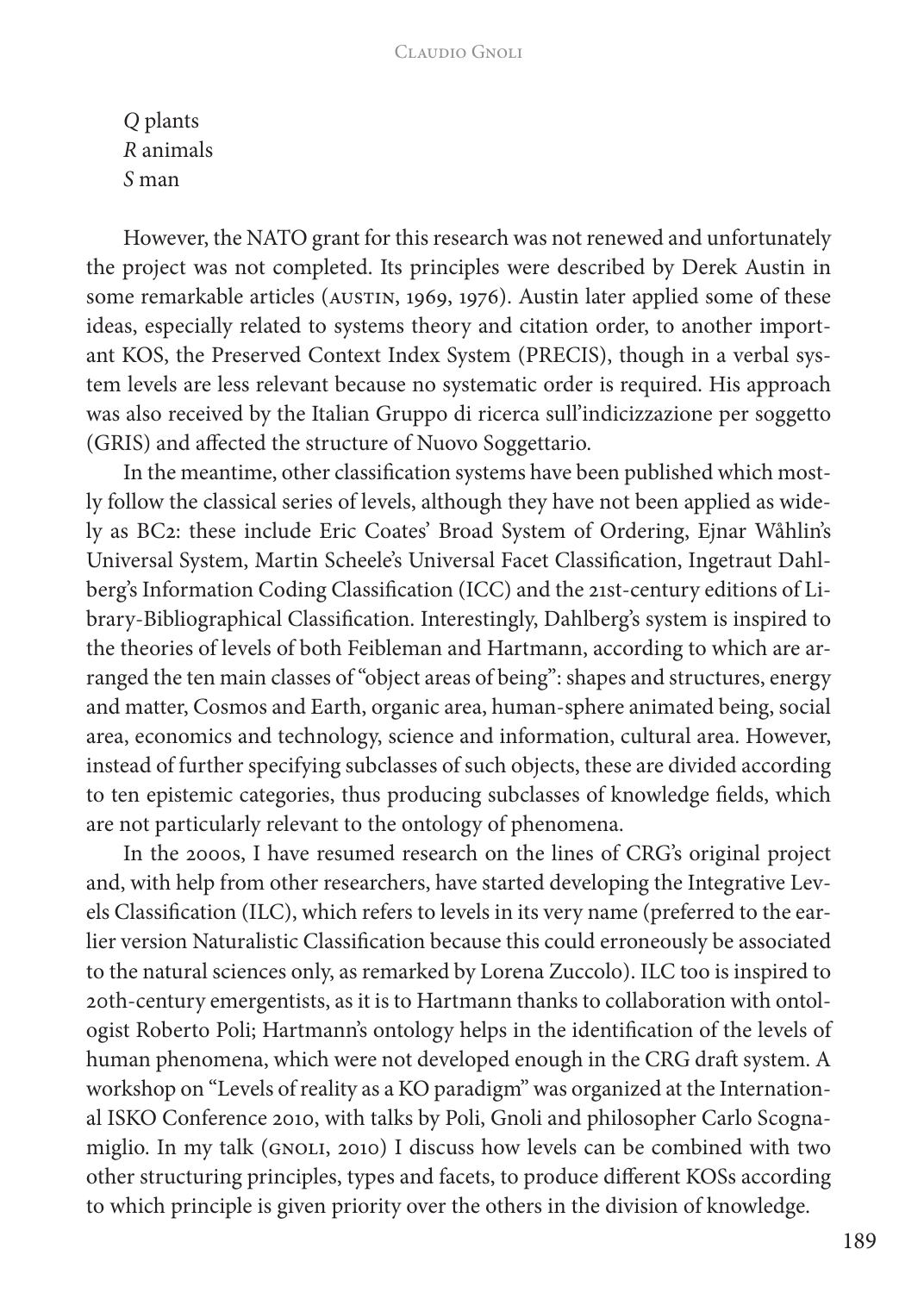The ILC lists phenomena grouped in 25 main classes represented by small caps, from *a* "forms" to *y* "knowledge" according to a logic similar to that of the CRG. These are divided into subclasses (types) of phenomena represented by additional small caps, and can be specified by facets introduced by digits. Facets are distinguished into bound, parallel and free. Free facets allow to connect any two phenomena from different levels, e.g. "governments, affecting viruses". The standard citation order for such combinations is that the higher level precedes the lower one; however, in case the lower level is the most focal in the indexed document, e.g. in a virology article discussing the influence of governments, it should be considered the *base theme* so that the citation order changes to "viruses, affected by governments" and the item is grouped together with those focusing on viruses. The notion of base theme is contributed by GRIS member Alberto Cheti.

# 5 Jacob's law and levels of information

Emergence of one level from pre-existing ones always look like an ashtonishing fact, that can hardly be explained beyond simple observation. Indeed, most philosophers who discuss levels aim at providing an *account* of how the world is, rather than an explanation of it, unless they resort to finalistic ideas like in the case of Teilhard. This is especially true as for what is called "strong emergence", that is appearance of radically new forms. How could life emerge from matter? How could minds emerge from life?...

Hartmann distinguishes two kinds of relationships between levels. Some minor levels, or "layers", such as atoms and molecules, are related in such a way that the higher one depends on the lower one for being composed of parts from the lower levels: molecules are made out of atoms, though also showing such novel properties as bonds or folding. Such material dependence is called "overforming" by Hartmann, and contrasted with "overbuilding" which occurs between two major levels or "strata" (POLI, 2001). For example, the dependence of minds over living entities is not compositional, as mental entities such as thoughts or memories are not "made of" living parts. It could rather be described, in terms of classical philosophy, as a formal dependence.

If the relationship is not compositional, what is it? Some hints suggest that it could be informational. A powerful clue comes from a passage of Nobel Prize geneticist François Jacob (1975): "As a matter of fact, the two breaking moments in evolution, the appearance of life, then that of thought and language, each correspond to the formation of a memory system, heredity and nervous system".

In recent decades, information has become an increasingly central notion in science. The term *information* is not meant just as an exchange of knowledge be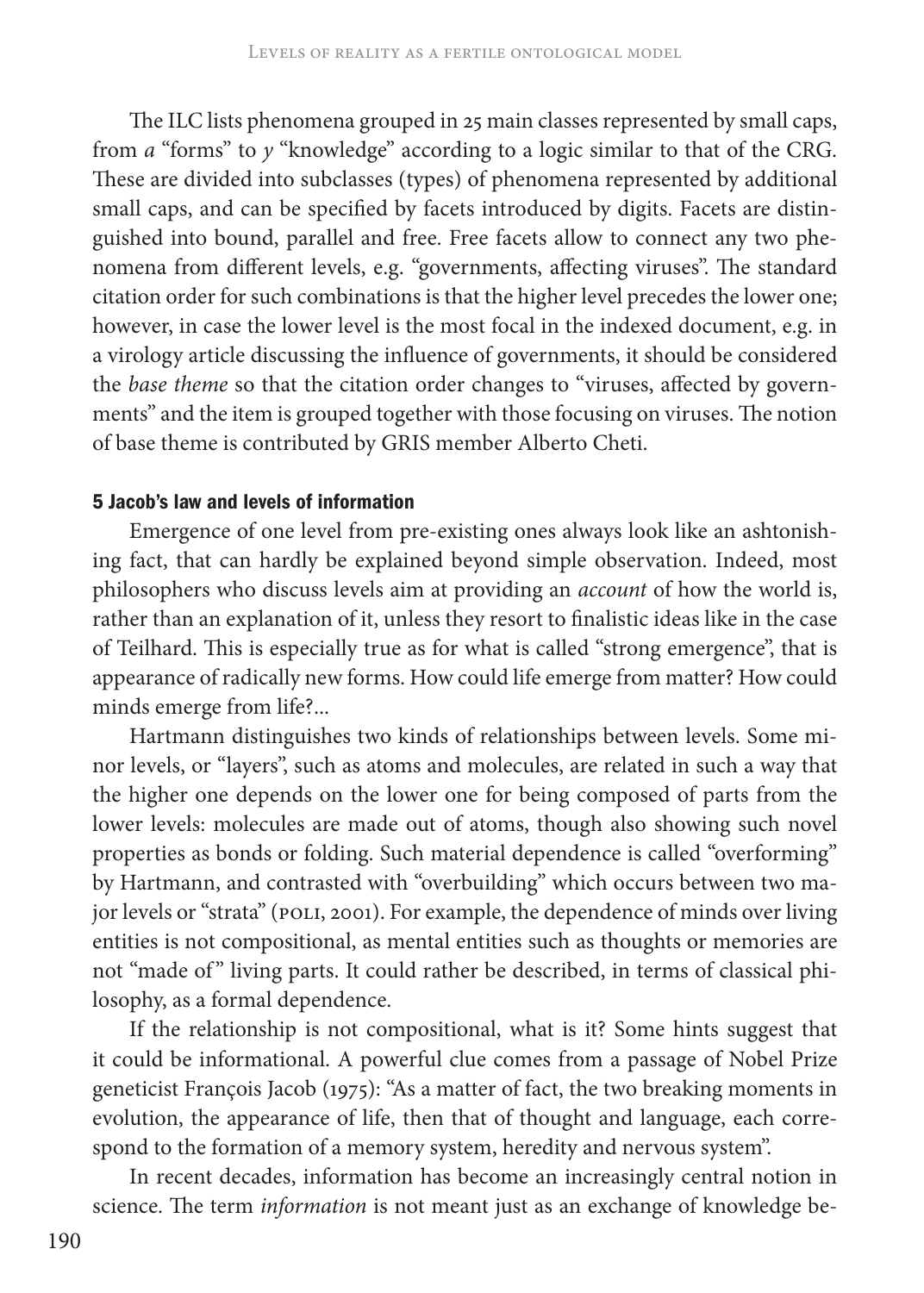tween humans anymore, but as a fundamental quantity in physics. John A. Wheeler even proposed that information is more fundamental than matter, which would thus be (in our terms) a level derived from information: "it from bit". Paul Davies (2020) explicitly claims that "the bottom of what we might call the Great Chain of Being is information". One can compare this idea with the place of logical and mathematical entities in KOSs based on levels: indeed, these entities are often listed at the beginning of schemes (e.g. in BC2 *A*, just after philosophy; in ICC *0*; in ILC *a*). While some can interpret the position of these classes as a kind of epistemological prolegomena, similar to class *000* for reference works in DDC, a platonist interpretation of it is also possible: formal entities are at the beginning because they are a fundamental level of reality, prior to those of matter, life, mind and culture. Hartmann's ontology can also be compatible with this view: indeed, it includes logico-mathematical entities in "ideal being", a realm separated from that of "real being" that comprises matter, life, psyche and spirit. In some passages Hartmann (1931, § 15) even describes this as a level more basic than the material one.

If the nature of all reality is fundamentally informational, information as a common ground can also provide links between subsequent levels. Jacob's "memory systems" can be configurations of entities at a given level that are formally, though not materially, similar to those of other levels. This is quite familiar to us in the case of human culture, which reproduces the connections among entities at other levels by its new medium of language. Things that are connected in lower levels, like pandas and bamboos, are also connected in such linguistic propositions as *pandas eat bamboo*, despite the absence of any particle of panda or bamboo when the proposition is produced.

Jacob mentions "thought and language" as a single memory system, which would give an ontology of only three levels – matter, life, and thought – emerging through two breaks. However, "thought and language" seem to be different memory systems, as subjective cognition was also there in many animals before language developed in humans. So we can consider at least four informational levels: matter, life, cognition and culture. In cognition, configurations of nervous systems represent connections in other levels, both lower (matter and life) and higher (culture).

The formal correspondence between life and other levels is less obvious, but can indeed be found in the other memory system mentioned by Jacob: genomes. These, indeed, store information as sequences of nucleotides that ultimately trigger the production of certain proteins; structural and enzyme proteins are the main determinants of, respectively, the anatomy and functionalities of organisms. Thus, the characters of organisms are indirectly stored in genomes, and these can be seen as a memory system representing the features of the organisms environment. Indeed,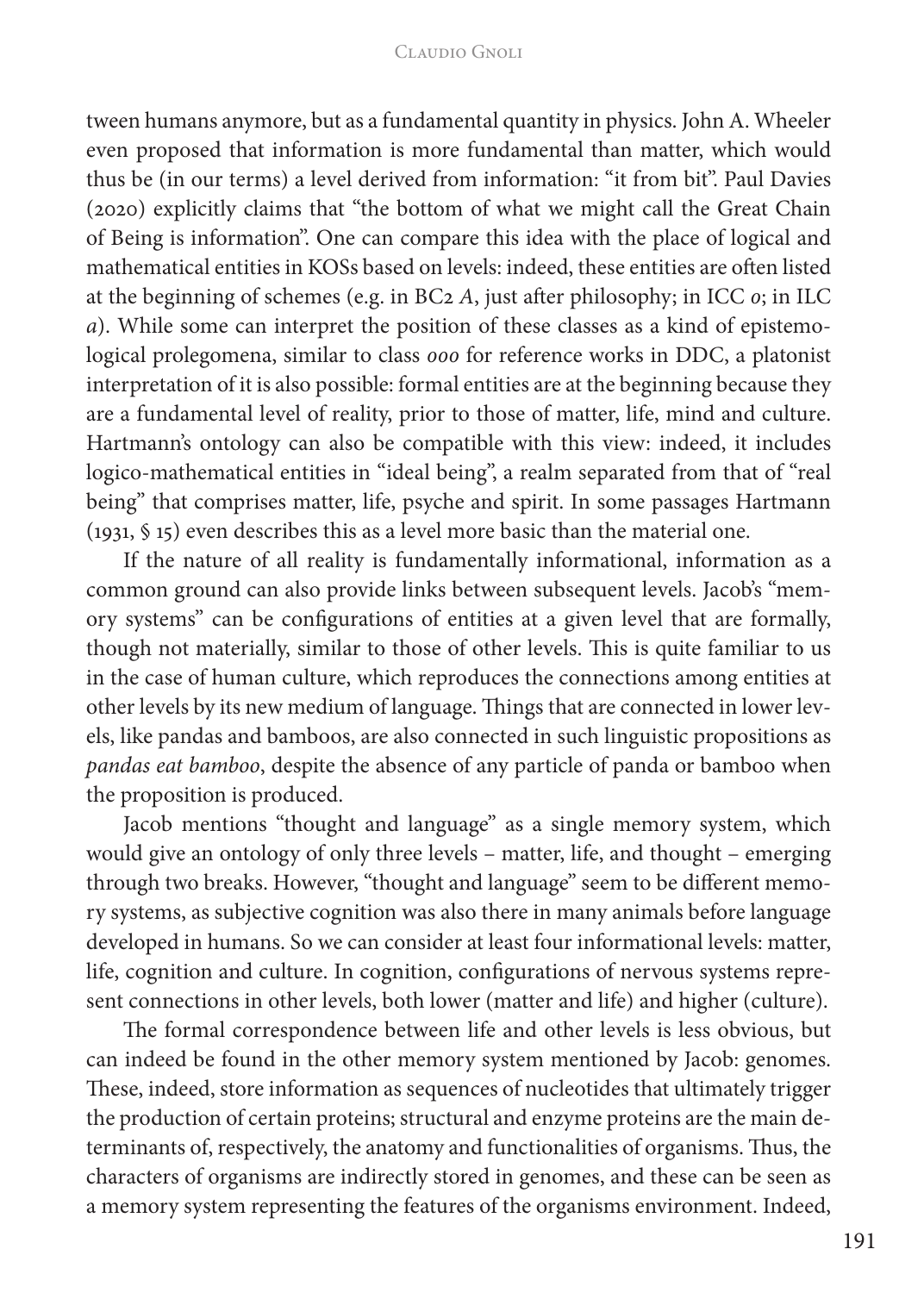as pointed out by Konrad Lorenz, such characters as a fish shape are a model of the physical properties of water, where it has to live.

In all these cases, the link between different levels consists in a topological *isomorphism* in the connections between elements of the system and the connections of the modeled entities. Organism characters model the environment where they live; neural networks model external objects; and linguistic statements model the objects of cultural knowledge. All this suggests that theories of levels can nowadays be reformulated in informational terms.

# 6 An ontology of informational systems

We will conclude this paper by sketching a new ontology of levels in informational terms, which is capable of accounting for the level-based ontologies discussed previously, and at the same time connects levels through links of an informational nature. I discuss it in more detail in some Italian notes (GNOLI, 2021) and envisage to develop it in the future.

A starting notion, already connected to theories of levels by the Classification Research Group, is that of system. In general systems theory, a system is any organized entity composed of interacting connected parts. Bunge (1979) formalizes systems as sets of a composition *C*, a structure *S* and their environment *E*.

We define a particular kind of systems that we call *informational systems*, as those systems that are composed (*C*) by sets of elements (*modules*) taken from a limited repertoire, like the twenty aminoacids forming proteins or the twenty-six letters forming sentences. Modules can be arranged in combinatorial sequences along one dimension (strings) or along more dimensions (matrices, vectors), subject to certain syntactical rules (*S*), so to produce a very large number of possible combinations, like in proteins or texts. A familiar example of syntactical rule is that consonants can be adjacent only in groups of 2 or 3, after which a vowel is required.

An informational system is *semantic* if its combinations are affected by its environments ( $S \leftarrow E$ ), which means that in some way they represent it. Examples are a footprint on the sand or the shape of a valley modelled by the erosion of an old glacier.

Semantic systems can stand for a shorter or longer time, but will eventually be destroyed, unless they are preserved through some copying system. This becomes possible if the informational system gets structured into several subsystems, which acquire separate functions. One subsystem, the *memory*, is made independent from direct interaction with the environment (e.g. by developing a cell membrane or by storage in a library) and only keeps the syntactic function of being copied and informing the central semantic component, called the *model*. The model is semantic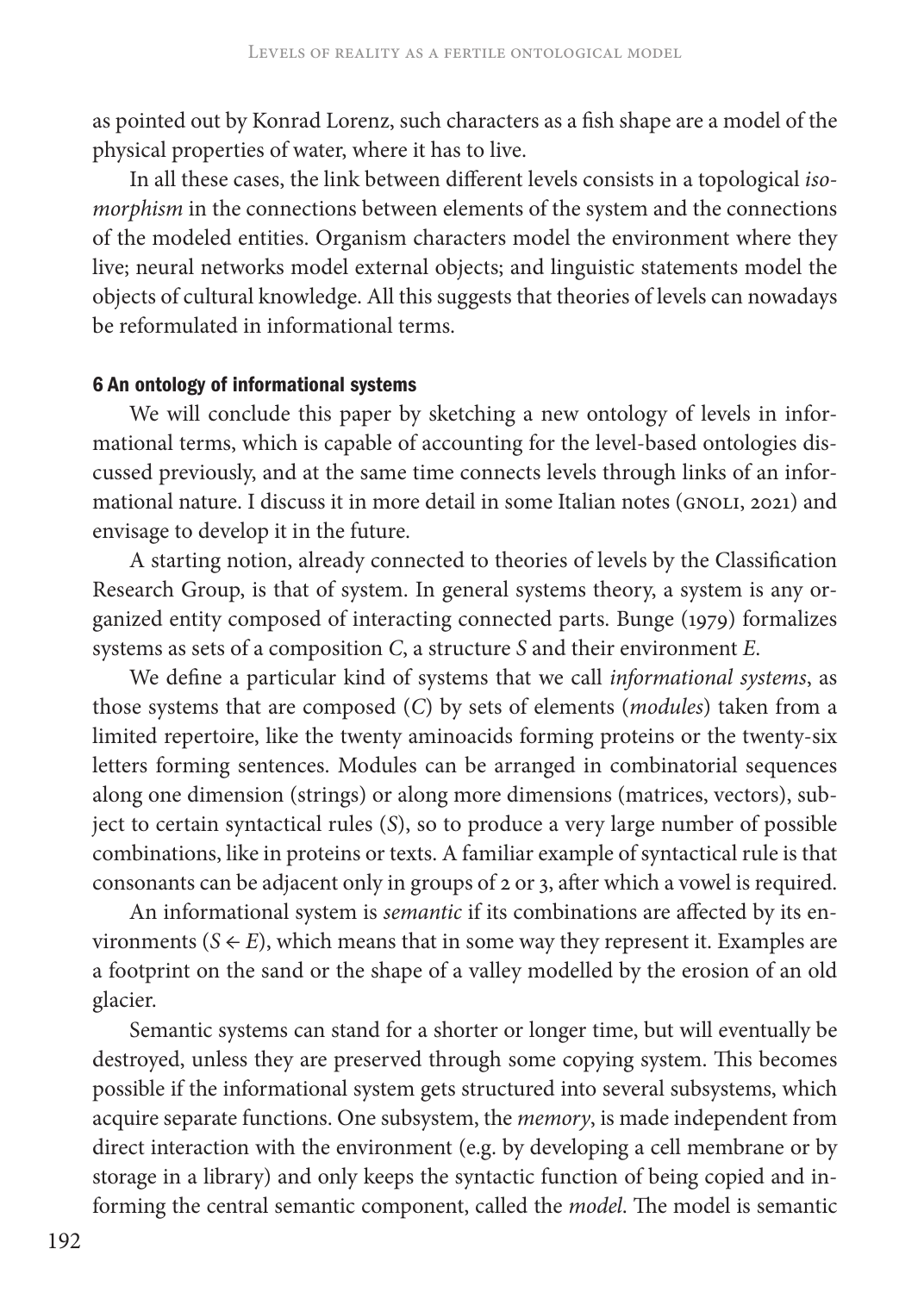in that it reflects the forms of the environment, like in fish shape or in knowledge contained in books; though fitting its environment, it interacts with it only passively. A third subsystem, the *effector*, interacts with the environment both passively and actively, by modifying and being modified by it: this is the pragmatic subsystem, like animal behaviour or a device built according to instructions in a book. The syntactic, semantic and pragmatic subsystems all form a complex informational system that may be called a *semiotic* system, in the same way as the field of semiotics, devoted to the study of signs, is composed of syntax, semantics and pragmatics.

The appearance of a new major level, being a "memory system" in Jacob's terms, can now be seen as the transformation of some semantic system, e.g. certain macro-molecular compounds which are just models at the material level, into the memories of a new kind of entities, e.g. nucleic acids, whose combinatorial explosion triggers the production of a whole new kind of entities, e.g. organisms made of proteins.

In light of this model, we can now describe in informational terms the major classes identified in level theories. Our approach leads to acknowledge many common entities as being informational systems composed by combinations of modules, and to find out their syntactic, semantic or pragmatic nature. A provisional scheme of major informational levels is given in Table 1.

|                                                | <b>Memories</b>      | <b>Models</b>                          | <b>Effectors</b>        |
|------------------------------------------------|----------------------|----------------------------------------|-------------------------|
| <b>FORMS</b>                                   | <b>Dispositions</b>  | Algebraic structures                   | Results                 |
| I MATTER                                       | Lavouts              | Compounds                              | Forces                  |
| l life                                         | Genomes              | Phenotypes                             | Life functions          |
| <b>COGNITION</b>                               | Nervous systems      | Consciousness                          | Behaviour               |
| <b>HERITAGE</b><br>- Artefacts<br>- Mentefacts | - Plans<br>Languages | Works<br>- Architectures<br>- Contents | - Devices<br>- Messages |

Table 1 - Informational levels.

Source: Developed by the author

We have included the early levels of forms and matter for the sake of completeness, although these have not been studied much in these informational terms yet: in particular, it is not clear which "memories" can reproduce their semantic models. Still, such entities as algebras, atomic structures, molecular compounds or mineral compositions of rocks clearly are the results of combinatorial dispositions of their elements, which give rise to different properties in each case.

As these examples show, many informational levels can be divided into subclasses, like the level of matter can be subdivided into atomical structures, molec-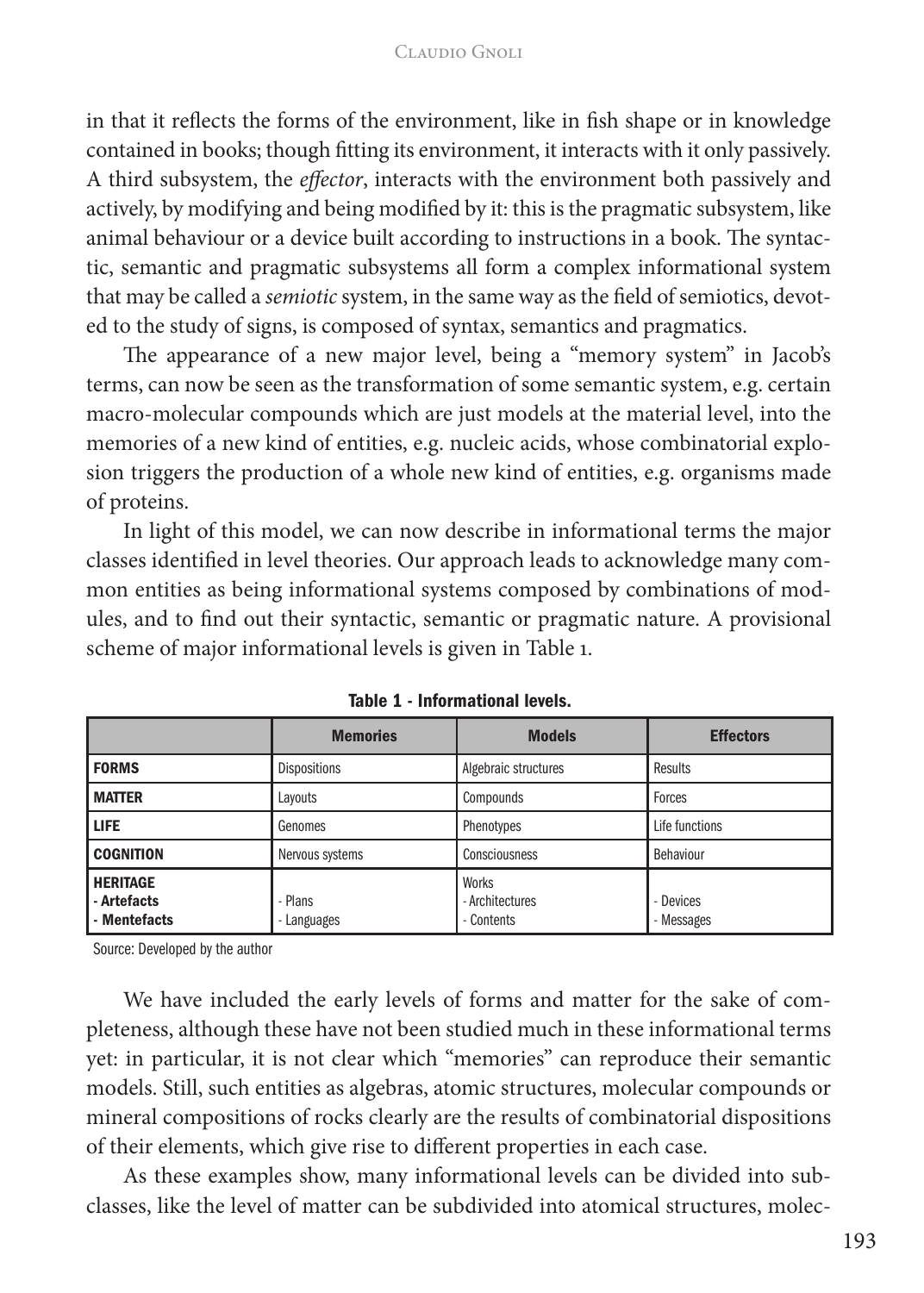ular structures, mineral structures etc. In the same way, life includes the subclasses of prokaryote cells, eukaryote organisms, populations etc.; cognition can be distinguished into the sublevels of instincts, learned experience and socially-acquired habits; cultural heritage includes both artefacts, that is technological products, and mentefacts, that is knowledge products based on symbolic languages such as artworks and scholarly contents.

Only the subclasses of heritage have been shown in the table, as they are especially relevant to assess the ontological place of the phenomena studied in library and information science and in knowledge organization. These belong to the level of mentefacts, despite frequent confusion in the use of such words as "information", "knowledge", "concepts" that also occur in previous levels – just because all levels are informational in the most general sense. Particularly, the disciplines of psychology and sociology are concerned with the earlier level of cognition, which is an obvious pre-requisite for the existence of cultural heritage, but is separate from it. This suggests that LIS, KO and such other domains as heritage science and history of science should look for principles autonomous from those of psychology and sociology, rather focusing on such properties specific of cultural heritage as the topology and evolution of KOSs.

# 7 Conclusions

Our survey of levels as a way of looking at the whole of knowledge, in order to identify some structure in it, has shown that they are a very old idea. Indeed, similar metaphors such as those of "nature ladder" or "chain of being" were present already in ancient or medieval thought. In the modern centuries, these have evolved to lose a religious sense which placed God on the top of them and get associated to a temporal, evolutionary view.

Such new perspective often keeps an implicit idea that the higher levels have greater value than the lower ones, although this is not contained in, e.g., Darwin's theory of biological evolution. Higher levels can be taken as more valuable just in the sense that they have required a longer evolutionary path to be achieved (have greater "logical depth" in the terms of information theorist Charles H. Bennett), so are a kind of informational heritage.

In KO literature, "integrative levels" have usually been associated with specific periods in KO literature (e.g. 19th-century positivism or 20th-century materialism), which would imply that they are now an outdated model in the current postmodern context. However, our review has shown that the history of this idea covers many different times in the history of knowledge, as well as very different world views. Levels were also studied by Christian authors like Teilhard de Char-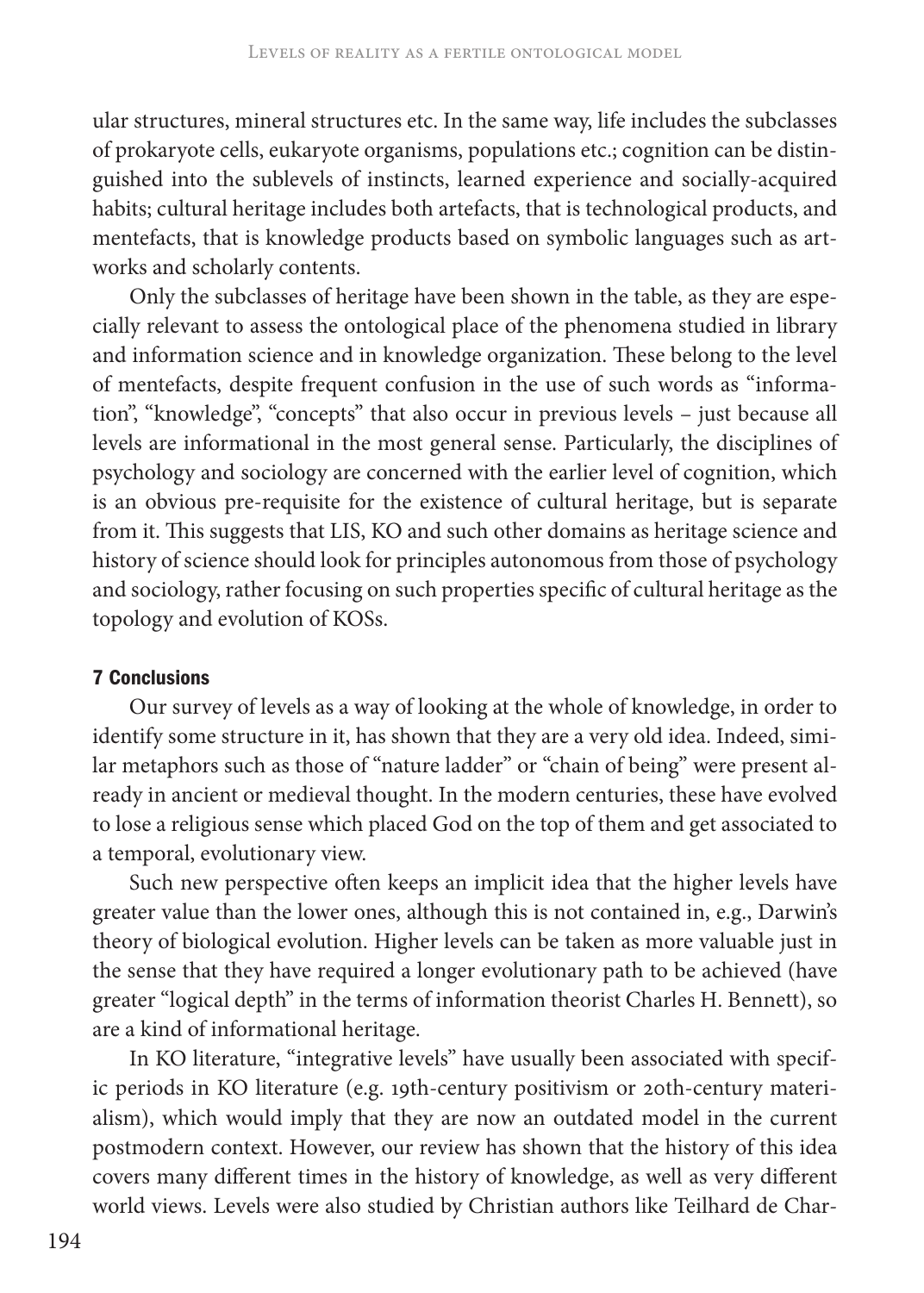din, holist ones like Smuts, and neo-Kantian ones like Hartmann, who has devoted a great effort to discuss the macro-level of "spirit". This allows for their application not just in the natural and social sciences, but also in the humanities; not just in the ontological dimension, but also in the epistemological one, in the version of levels of knowing.

In other words, levels go beyond any specific philosophical movement. This makes them suitable to inform the development of contemporary, general knowledge organization systems, such as the Integrative Levels Classification, which are not "born old" because of their application of levels, bur rather are exploring new developments of the idea.

Among such developments, those associated with the contemporary idea of information as a fundamental entity look especially promising. While the past systems have mostly identified levels of material things, the new informational paradigm can be fruitfully related to the idea of levels, leading to the notion of a series of informational levels. This can have consequences for general knowledge organization systems, as shown in our draft table, and is especially interesting for the characterization of the mentefacts that are the object of, among other fields, library and information science.

As a more general conclusion, we can observe that metaphysical ideas, such as that of levels, have indeed much to do with knowledge organization. That is, knowledge organization is not just a practical task of arranging information resources in some practical way, but ultimately depends on different philosophical views, as is shown for example in the evolution (actually, a revolution) of the Library-Bibliographical Classification (SUKIASYAN, 2017). Those interested in knowledge organization cannot avoid to include some metaphysics in the range of their reference sources.

# Acknowledgments

I am grateful to the editors for inviting me to speak at the SEMOC conference and contribute this collection. Michael Kleineberg and Nina G. S. Barcellos d'Almeida provided useful comments to a first version. Patrícia de Almeida kindly translated the title, keywords and abstract into Portuguese.

# **Referências**

AUSTIN, Derek. Prospects for a new general classification. **Journal of Librarianship**, v. 1, n. 3, p. 149-169, 1969.

AUSTIN, Derek. The CRG research into a freely faceted scheme. In: MALTBY,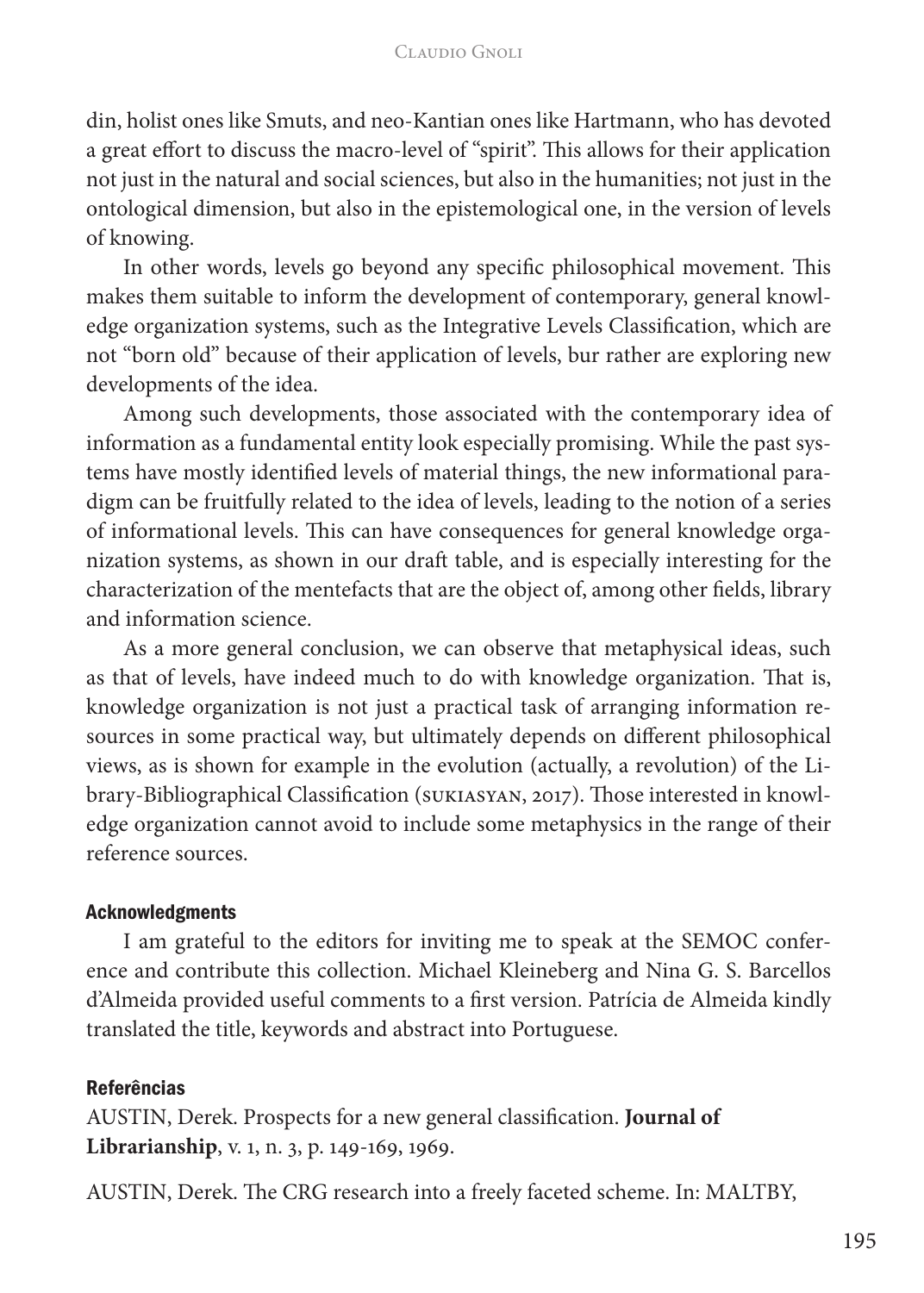Arthur (ed.). **Classification in the 1970s: a second look**. London: Bingley, 1976. p. 158-194.

BARSANTI, Giulio. **La scala, la mappa, l'albero**: immagini e classificazioni della natura fra Sei e Ottocento. Firenze: Sansoni, 1992.

BLITZ, David. **Emergent evolution**: qualitative novelty and the levels of reality. Dordrecht; Boston; London: Kluwer, 1992.

BROUGHTON, Vanda. Henry Evelyn Bliss. In: HJØRLAND, Birger; GNOLI, Claudio (eds.) **ISKO Encyclopedia of Knowledge Organization**. 2020. Available at: http://www.isko.org/cyclo/bliss. Accessed 2 Sept. 2021.

BROWN, James D. **Subject Classification**: with tables, indexes, etc., for the subdivision of subjects. London: Library Supply Company, 1906.

BUNGE, Mario. **Treatise on basic philosophy**, 4: Ontology 2: A world of systems. Dordrecht: Reidel, 1979.

CAMPBELL, Donald T. **"Downward causation" in hierarchically organized biological systems**. Berkeley: University of California Press, 1974.

CAMPBELL, Donald T. 1990. Levels of organization, downward causation, and the selection-theory approach to evolutionary epistemology. In: GREENBERG, Gary; TOBACH, Ethel (eds.). **Theories of the evolution of knowing**. Hillsdale: Erlbaum. p. 1-17.

CLASSIFICATION RESEARCH GROUP. **Classification and information control**. London: Library Association, 1969.

DAVIES, Paul. God does play dice – physicist. Interview by Sophie SHEVARDNADZE. **RT**: question more, 18 Dec. 2020. Available at: https://www. rt.com/shows/sophieco-visionaries/510041-paul-davies-life-definition/. Accessed 2 Sept. 2021.

FEIBLEMAN, James K. **Ontology**. Baltimore: Johns Hopkins Press, 1951.

FEIBLEMAN, James K. Theory of integrative levels. **British Journal for the Philosophy of Science**, v. 5, n. 17, p. 59-66, 1954. Republished in: CHAN, Lois Mai *et al.* (eds.). **Theory of subject analysis**. Littleton: Libraries Unlimited, 1985. p. 136-142.

GNOLI, Claudio. Levels, types, facets: three structural principles for KO. In: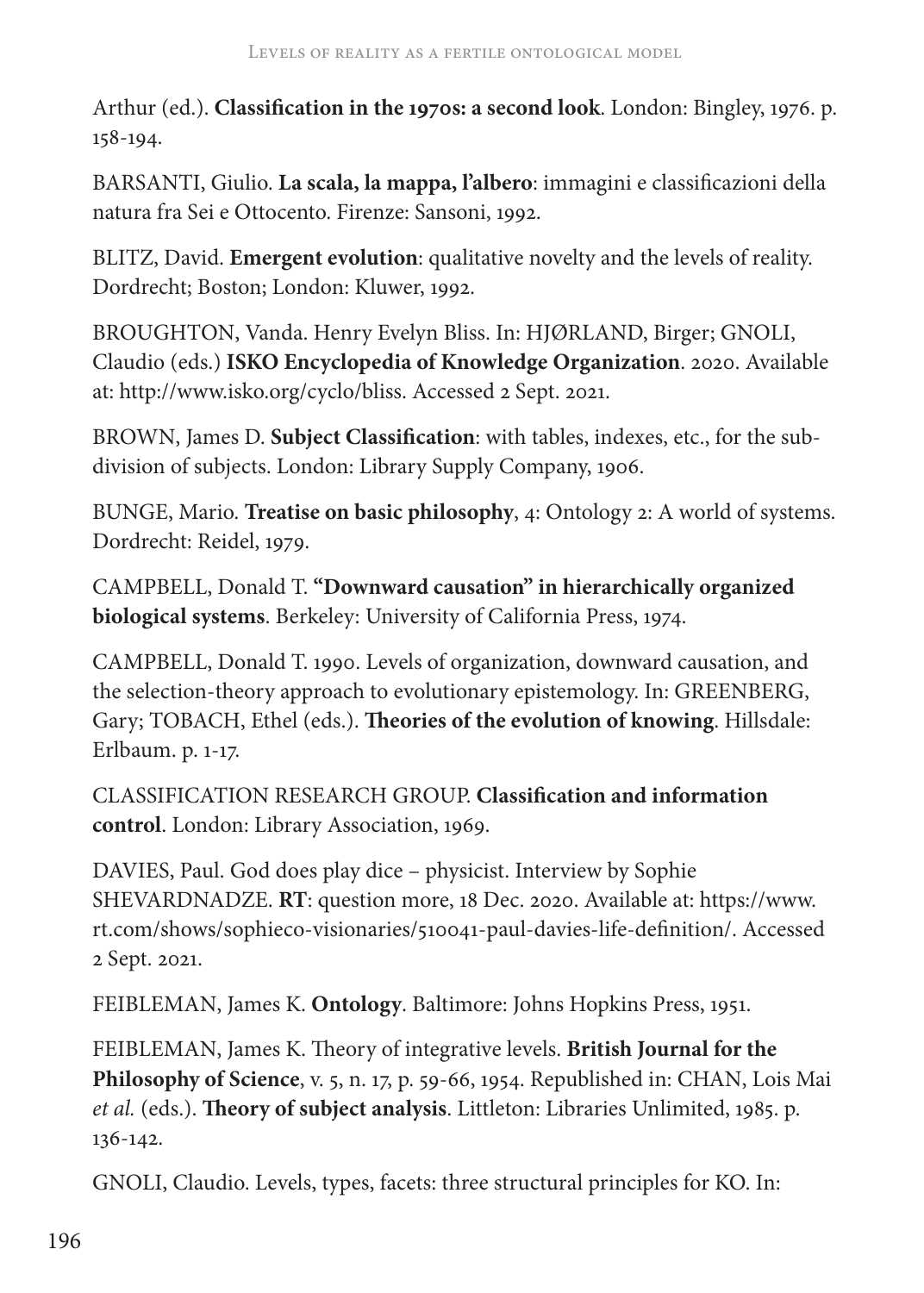#### Claudio Gnoli

INTERNATIONAL ISKO CONFERENCE, 11., 2010*,* Rome. **Proceedings...**: Paradigms and conceptual systems in knowledge organization. Würzburg: Ergon, 2010. p. 129-137.

GNOLI, Claudio. Classifying phenomena, part 2: Types and levels. **Knowledge Organization**, v. 44, n. 1, p. 37-54, 2017.

GNOLI, Claudio. **Introduction to knowledge organization**. London: Facet, 2020.

GNOLI, Claudio. **Ontologia informazionale**: appunti in evoluzione. 2021. Available at: https://gnoli.eu/ontoinfo.pdf. Accessed 2 Sept. 2021.

GROLIER, Éric de. Points de vue rétrospectif et prospectif dans la classification. In: **The Sayers memorial volume**: essays in librarianship in memory of W.C.B. Sayers. London: Library Association, 1971. p. 96-119.

GROLIER, Éric de. Le système des sciences et l'évolution du savoir. In: CONCEPTUAL BASIS OF THE CLASSIFICATION OF KNOWLEDGE, 1971, Ottawa: **Proceedings...** Pullach bei München: Dokumentation Saur, 1974. p. 20- 118. Excerpts relevant to levels translated in English at http://www.iskoi.org/ilc/ grolier.php.

HARTMANN, Nicolai. Systematiche philosophie in eigener Darstellung. In: SCHWARZ, Hermann (Hg.). **Deutsche systematische Philosophie nach ihren Gestaltern**, v. 1. Berlin: Junker und Dünnhaupt, 1931.

HARTMANN, Nicolai. **Neue Wege der Ontologie**. Stuttgart: Kohlhammer, 1949. Engl. transl.: **New ways of ontology**, Westport: Greenwood Press, 1952.

HUXLEY, Julian. Evolution, cultural and biological: guest editorial. **Yearbook of Anthropology**, v. 1955, p. 3-25.

JACOB, François. Évolution et réalisme. In: FONDATION CHARLES-EUGÈNE GUYE. **Prix Arnold Reymond**: décerné le 5 décembre 1974 à M. le professeur François Jacob. Lausanne: Librairie Payot; Librairie de l'Université, 1975. p. 21-34.

JUSTICE, Alexander E. **A historical and critical exploration of the Classification Research Group of London, England**. 2001. Master thesis in Library and Information Science, University of California Los Angeles.

KLEINEBERG, Michael. Integrative levels. **Knowledge Organization**, v. 44, n. 5, p. 349-379, 2017. Also in: HJØRLAND, Birger; GNOLI, Claudio (eds.) **ISKO**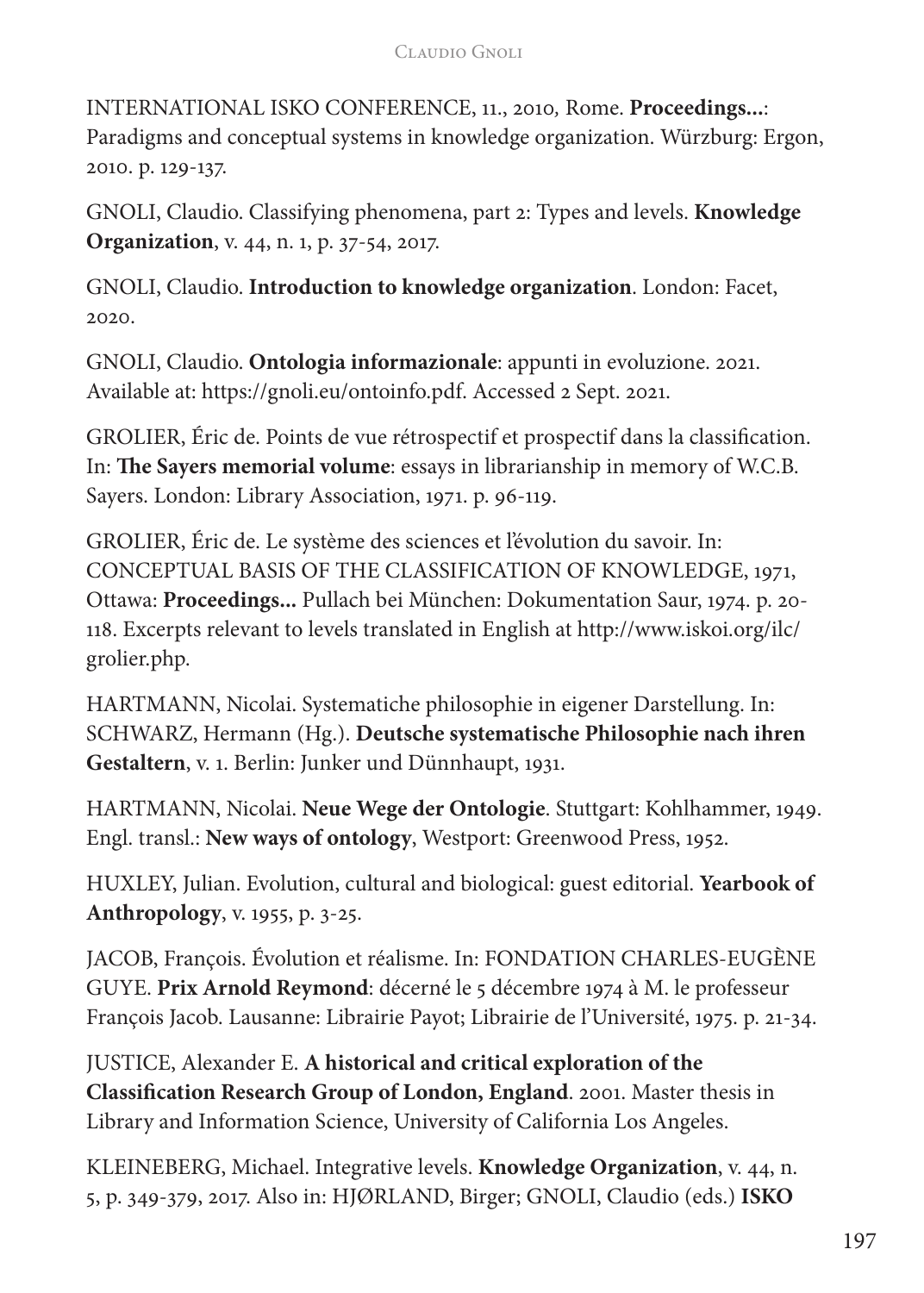**Encyclopedia of Knowledge Organization**. Available at: https://www.isko.org/ cyclo/integrative\_levels. Accessed 2 Sept. 2021.

KLEINEBERG, Michael. Reconstructionism: a comparative method for viewpoint analysis and indexing using the example of Kohlberg's moral stages. In: INTERNATIONAL ISKO CONFERENCE, 15., 2018, Porto. **Proceedings...**: Challenges and opportunities for knowledge organization in the digital age. Baden-Baden: Ergon, 2018. p. 400-408.

KLEINEBERG, Michael. Classifying perspectives: expressing levels of knowing in the Integrative Levels Classification. In: INTERNATIONAL ISKO CONFERENCE, 16., 2020. **Proceedings...**: Knowledge organization at the interface. Baden-Baden: Ergon, 2020. p. 489-493.

KLEINEBERG, Michael. Integrative Levels of Knowing: a cognitivedevelopmental approach to knowledge organization. 2021. PhD thesis, Fach Bibliotheks- und Informationswissenschaft, Philosophischen Fakultät, Humboldt-Universität zu Berlin.

LOVEJOY, Arthur O. The meanings of "emergence" and its modes. **Journal of Philosophical Studies**, v. 2, n. 6, p. 167-181, 1927.

LOVEJOY, Arthur O. **The Great Chain of Being**: a study of the history of an idea. Cambridge; London: Harvard University Press, 1936.

MCLAUGHLIN, Brian; BENNETT, Karen. Supervenience. In: ZALTA, Edward N. (ed.). **The Stanford Encyclopedia of Philosophy**. Summer 2021 Edition. Available at: https://plato.stanford.edu/archives/sum2021/entries/supervenience/. Accessed 2 Sept. 2021.

NEEDHAM, Joseph. **Integrative levels**: a revaluation of the idea of progress. Oxford: Clarendon Press, 1937.

RICHARDSON, Ernest Cushing. **Classification**: theoretical and practical. 3. ed. New York: Wilson, 1930.

POLI, Roberto. The basic problem of the theory of levels of reality. **Axiomathes**, v. 12, n. 3-4, p. 261-283, 2001.

SALES, Rodrigo de; MARTÍNEZ-ÁVILA, Daniel; CHAVES GUIMARÃES, José Augusto. James Duff Brown. In: HJØRLAND, Birger; GNOLI, Claudio (eds.). **ISKO Encyclopedia of Knowledge Organization**. 2020. Available at: http://www.